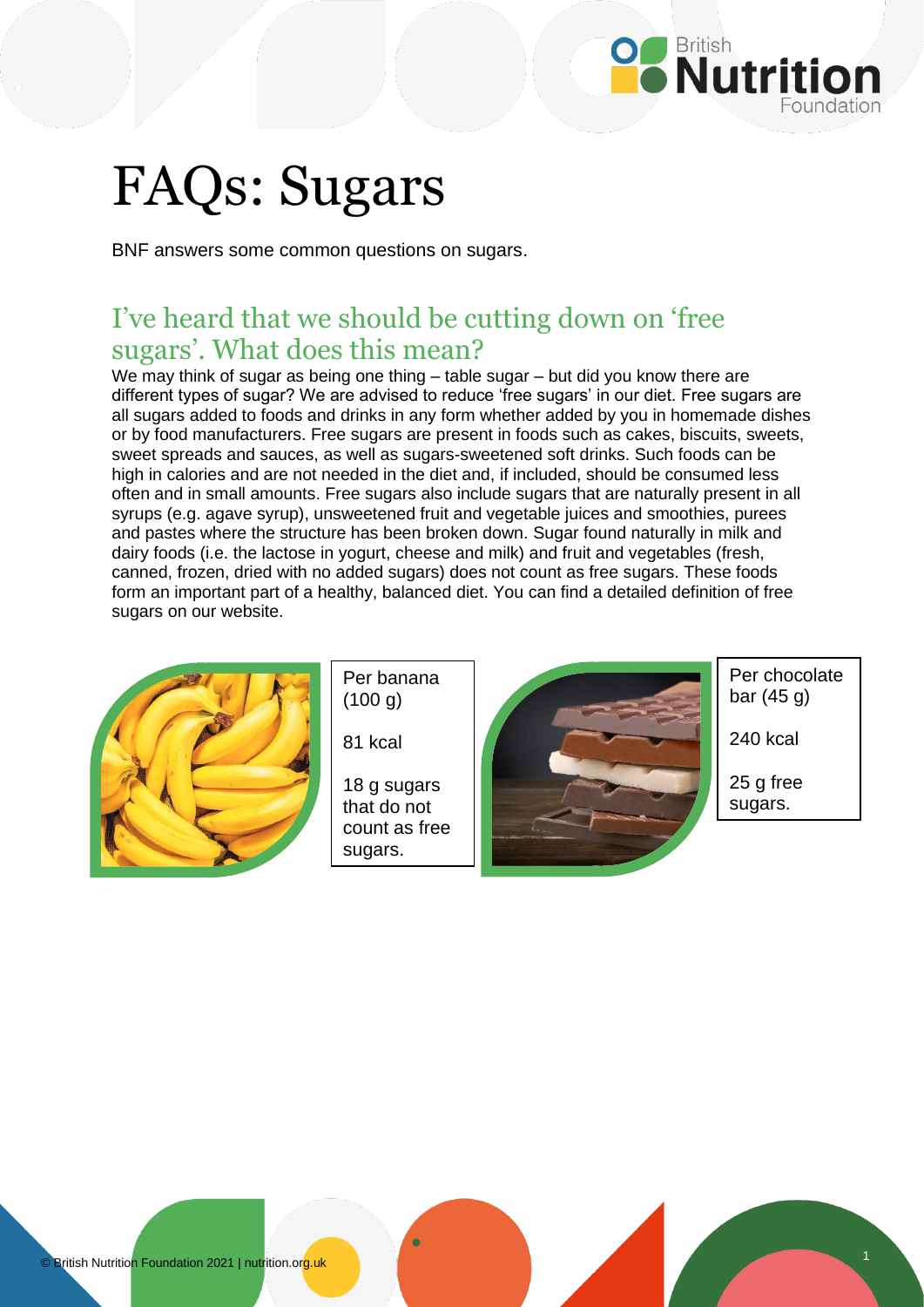#### Why do the sugars in fruit and vegetable juices and smoothies count as free sugars whereas the sugars present within fruit and vegetables in other forms do not?

The UK government's definitions of sugars have made a distinction between sugars in fruit and vegetable juices, smoothies, pastes and purées (where sugars are released from the cell structure during the production of these) and those in the whole fruit and veg (that remain inside the cells). It has been suggested that sugars such as those in juices and smoothies can be consumed more easily in much greater quantities than sugars present within structures that have not been broken down; in other words we can drink a glass of juice or smoothie much quicker than the time it would take us to eat the number of whole fruits and vegetables it took to make it, and this could lead to overconsumption of calories and sugars. Juices and whole fruit and vegetables also differ in the amount of fibre they



**Politish**<br>**Mutrition** 

contain - most of the fibre is lost when the fruit or vegetable is juiced. However, fruit and vegetable juices and smoothies do contain useful micronutrients like vitamin C and 150ml (the maximum daily recommended amount) counts as one of your 5 A DAY.

### Why all the recent fuss about reducing free sugars?

It has been well established that higher amounts and frequency of sugar consumption are associated with increased risk of dental decay and research suggests that having more sugar in your diet tends to mean you will consume more calories overall. Some evidence from trials in children and adolescents shows that sugars sweetened beverages are linked to weight gain and in addition some observational evidence suggests consuming high amounts of sugars-sweetened drinks may increase risk of type 2 diabetes.



# How can I tell how much free sugar is in the food I buy?

Nutrition labels must provide information about total sugars (which is the sum of both the free sugars and sugars that do not count as free sugars within the product) per 100g. Some products will also have this information listed per portion. As we are only given a total sugar value, working out the free sugars content of certain foods can be difficult.

#### For example

• fruit or flavoured yogurt, contains naturally occurring lactose but also may contain free sugars such as sugar, honey or fruit concentrates and purees added as a sweetener

• breakfast cereals may contain both dried fruits which do not count as free sugars, and free sugars (such as sugar, molasses or syrups).



2